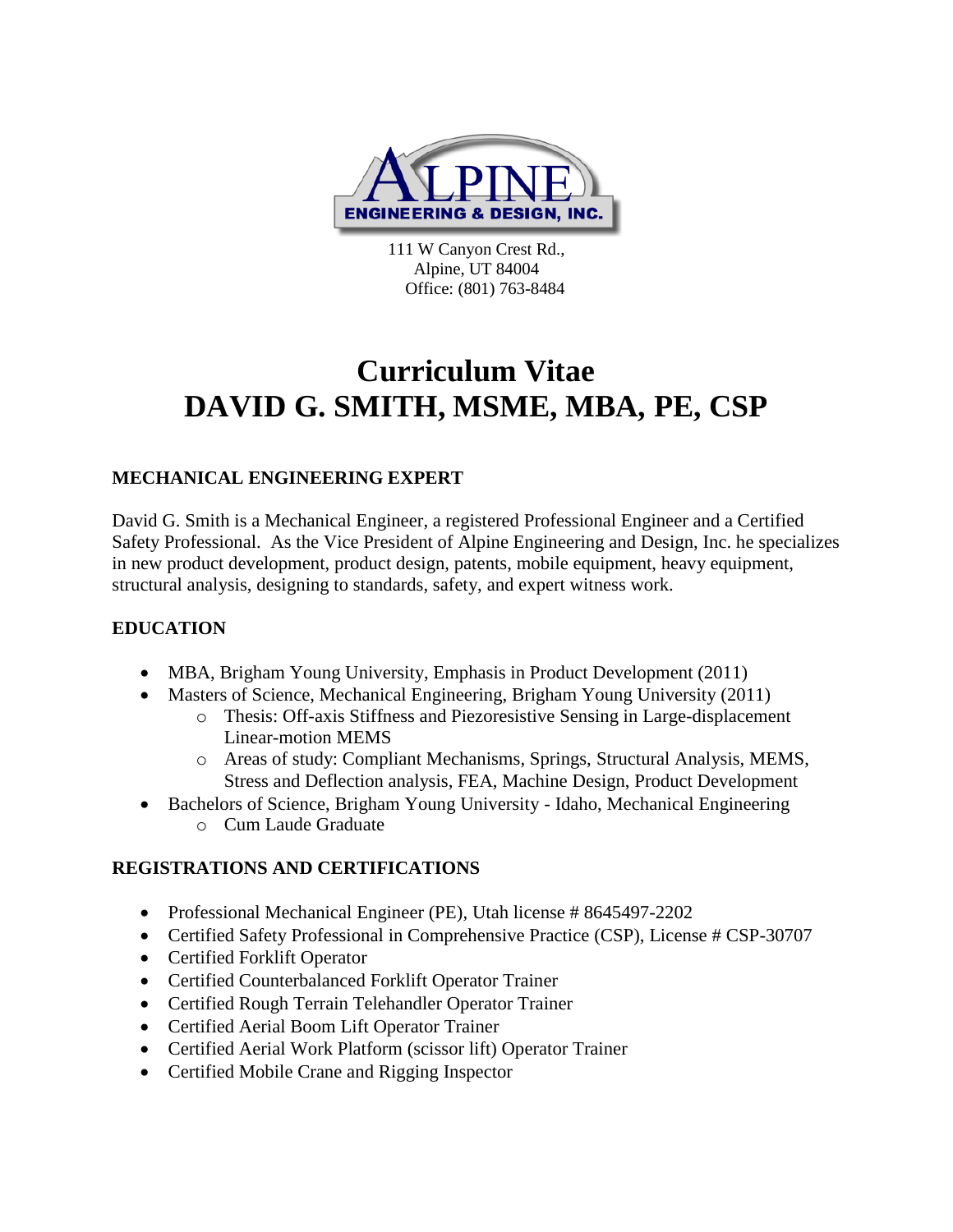#### **PUBLICATIONS**

- Off-axis Stiffness and Piezoresistive Sensing in Large-displacement Linear-motion MEMS
- Piezoresistive Encoders for Ratcheting Actuation Systems
- Design Optimization of a Linear-motion Large-displacement Micro Mechanism for High Off-axis Stiffness
- Metrics for Evaluation and Design of Large-displacement Linear-motion Compliant Mechanisms
- An Engineering Guide for Trailer Safety Chain Installation, Attachment and Use

## **EXPERT WITNESS**

Mr. Smith has been retained as an expert on over 20 patent, product liability, and personal injury cases and has testified in a number of these. He has worked as a senior associate on an additional 45+ patent cases and an additional 75+ product liability/personal injury cases. Mr. Smith has attended SEAK expert witness training and has experience and competency in the following areas:

| Patent Invalidity/Non-infringement | <b>Product Liability</b>       |
|------------------------------------|--------------------------------|
| Patent Infringement/Validity       | Personal Injury                |
| Prior Art Searching                | <b>Accident Reconstruction</b> |
| <b>Claim Construction</b>          | Safety                         |

# **PATENTS**

During his time at Alpine Engineering and Design, Inc., Mr. Smith has become familiar with patent prosecution and patent litigation. He has written several provisional patent applications, and has worked with attorneys in writing the specifications, creating drawings and drafting claims for utility patents on products he has helped design. As part of the product development process, he has performed patent searches, both for information loading purposes and to lessen the likelihood that new developments would infringe other's intellectual property. Mr. Smith has two issued patents with multiple patents pending.

- 9.387.788 Combination Trailer
- 9,616,799 Pneumatic Tank Trailer

As an expert, Mr. Smith has also been involved in patent litigation in the areas of claim construction, finding prior art through patent searches and in other published material, infringement/non-invalidity analyses and non-infringement/invalidity analyses on over 45 cases. The following are a few of the categories of patent issues Mr. Smith has consulted on:

Semi Trailers Mobile Equipment Vehicle Mounted Equipment Agricultural Equipment Trailer Tarping Systems Oil/Gas Drilling Equipment Weight Machines Athletic equipment

Plastic Components Office Supplies Food Processors **Blenders** Coffee and Tea makers Camera Mounts Hospital Equipment Marching Band Equipment

Hinges Seating Hand Tools Springs Car seat gap fillers Light Fixtures and Connectors Baby bottle warmers Cooler Latching Systems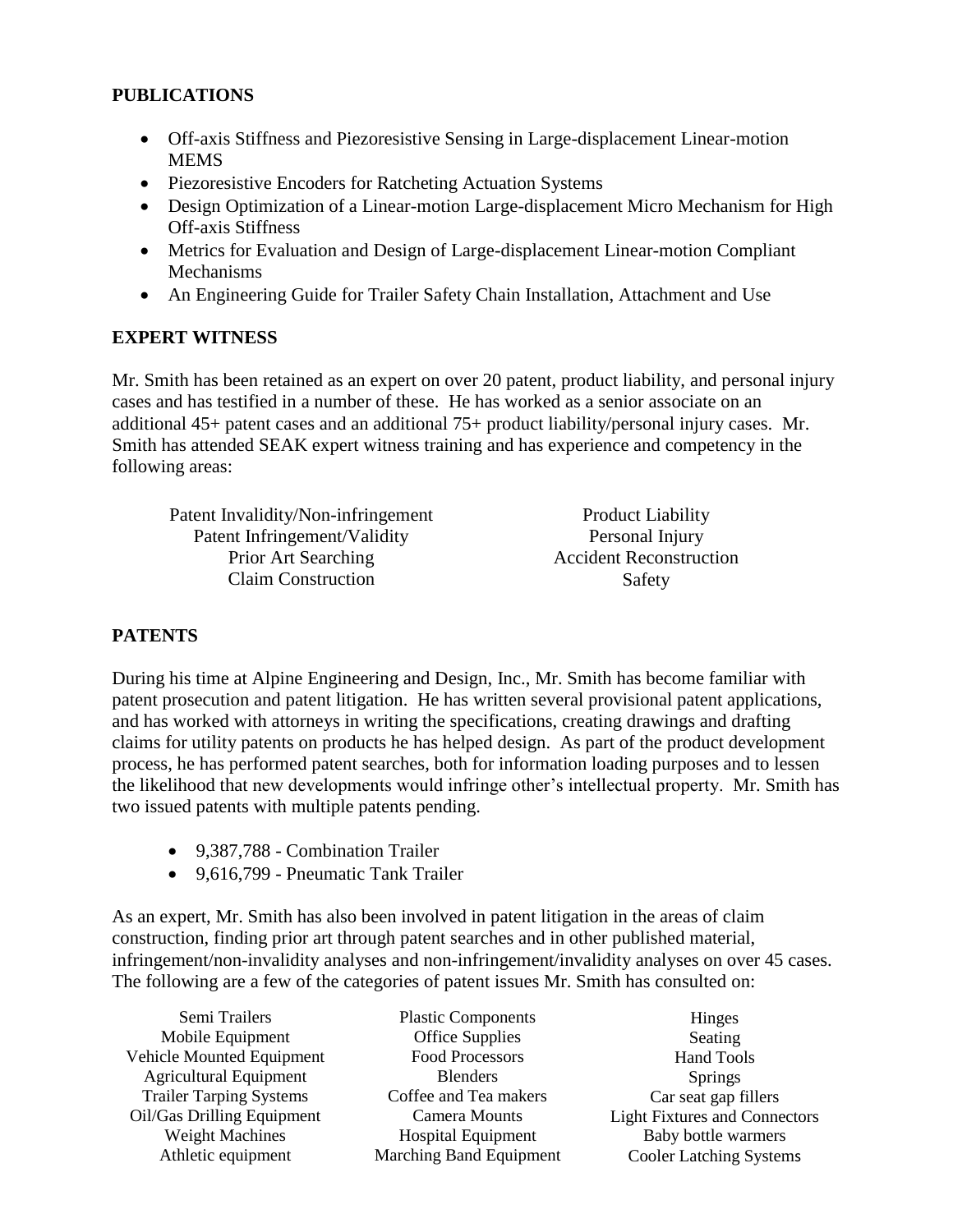## **DESIGN AND ANALYSIS PROJECTS**

During his years as a consultant, Mr. Smith has been involved in hundreds of design and analysis projects. A sampling of projects broken down into some of the major areas of expertise are listed below.

## **Aerial Lifts**

- 37 foot insulated aerial lift with material handling system
- 55 foot insulated aerial lift with material handling system
- 40 foot insulted aerial lift with material handling system
- Non-insulated boom outer boom failure analysis
- Boom Lift Tip Over Analysis
- Insulated Aerial Lift Turret Bolt Failure Analysis
- Aerial lift malfunction and operator electrocution analysis
- Aerial boom lift brake failure analysis
- Scissor lift tip-over analysis
- Analysis of scissor lift transportation failure
- Analysis of boom lift that pinned operator
- Digger Derrick bracket analysis
- Boom lift "basket drop" analysis
- Aerial lift bolt failure analysis
- Vertical mast lift gas spring failure analysis
- Insulated aerial lift boom ear failure analysis
- Scissor lift platform drop analysis
- Aerial lift bucket leveling system failure analysis
- Analysis of aircraft deicing machine failure

#### **Refuse/Garbage Trucks**

- Automated Front Loader Container Dumper Design
- Container Swing Restraint for rear load garbage truck design
- Automated side load garbage truck lift mechanism design
- Runaway rear loader garbage truck wiring and brake analysis
- Analysis of safety devices for the hopper (person riding on the back of a rear loading garbage truck)
- Rear loader guarding and pinch point analysis
- Rear loader dumpster swing analysis
- Side loading (automated) refuse truck accident analysis
- Roll-off truck hoist analysis
- Rear loader hopper guarding analysis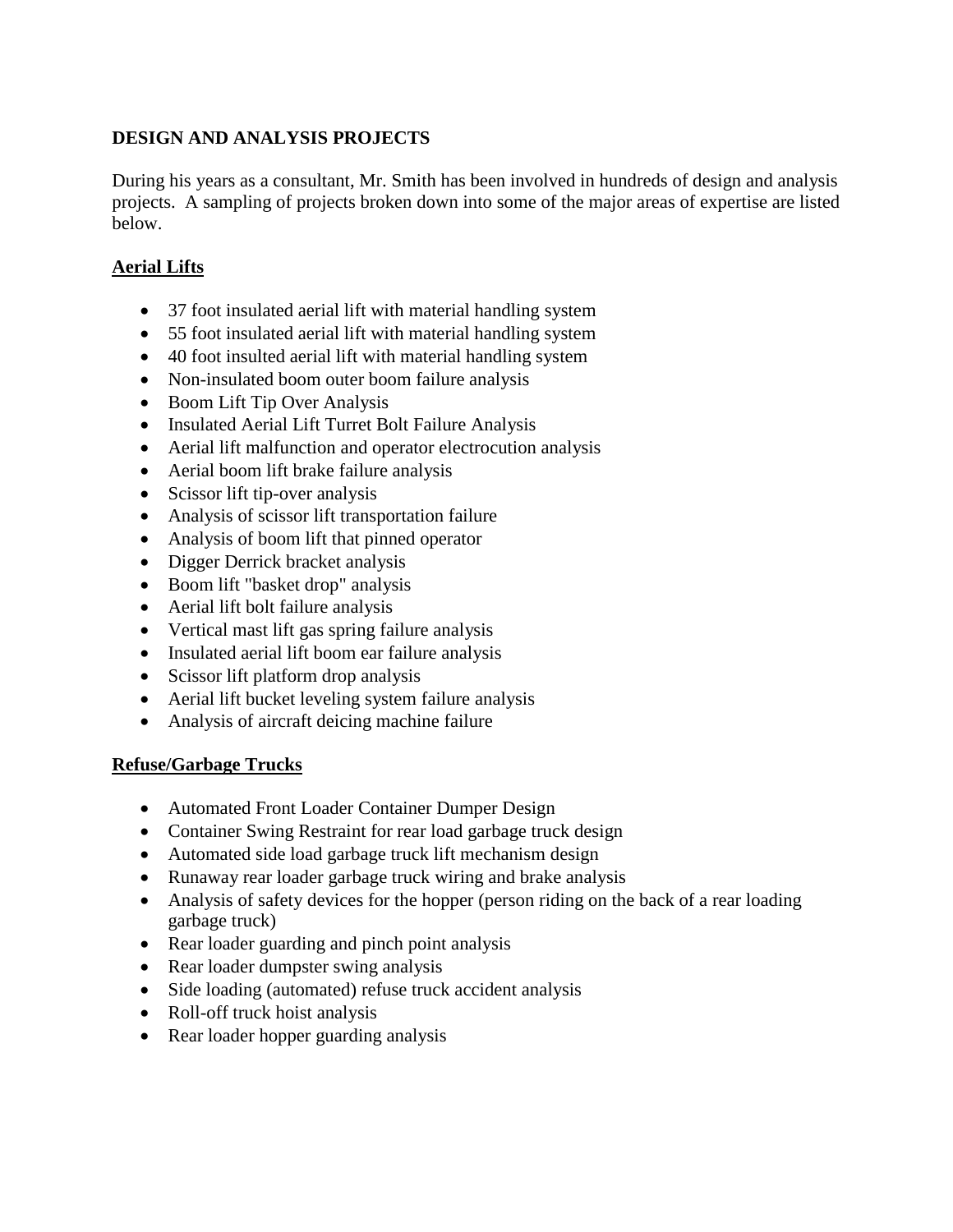## **Trailers**

- End dump trailer with pneumatic drop side
- Pneumatic trailer weight reduction design
- Pneumatic trailer aerodynamic analysis
- Analysis of weldless end dump subframe
- Travel mounting analysis for 250,000 lb heat exchanger
- Subframe analysis for quarter frame end dump trailer
- Livestock trailer hazard analysis
- Multiple cargo tank trailer and frame analyses
- Jeep dolly design
- Aluminum end dump trailer analysis
- Belly dump trailer analysis
- Side dump trailer frame analysis
- Analysis of trailer loading for trailer sway
- RV sway and wheel failure analysis
- End dump cylinder failure analysis
- Tanker trailer manhole cover failure analysis
- Trailer decoupling and safety chain failure analysis
- Frac water trailer crash analysis
- Trailer stair and handrail analysis
- RV trailer frame failure analysis
- End dump trailer design for weight reduction
- Trailer with hydraulically lifted doghouse section

#### **Other Mobile Equipment**

- Semi-truck entrance and egress analysis
- Design of dumping system for passenger trucks
- Hitch mounted picnic table and cargo rack
- Safety chain adjustment system for class 2- class 4 trailers
- Aluminum lift gate design
- Semi-truck towing device design
- Semi-trailer king pin mounting plate re-design for space
- Bike rack for truck bed design
- Concrete and asphalt material placer (conveyor system)
- Flip tarp system
- Roll-off tarping System
- Side roll tarping system
- Hand cart design
- Rear impact guard design and analysis
- Analysis, testing and certification of new liquid natural gas tank design
- Pintle hook mounting analysis
- Dock leveler safety analysis
- Cement mixer chute storage failure analysis
- Tow truck incident analysis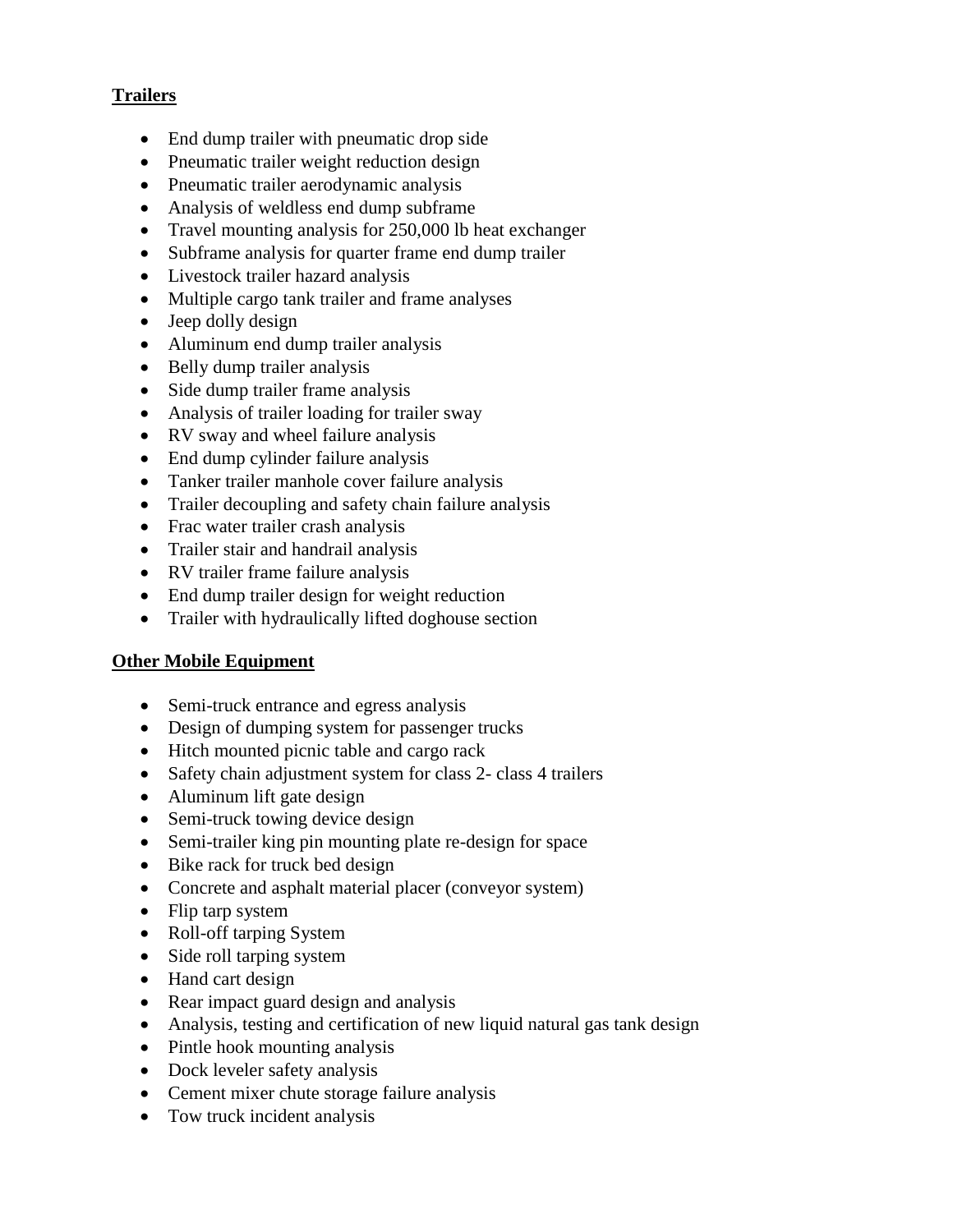#### **Forklifts and Telehandlers**

- Forklift crash, switch and wiring analysis
- Forklift analysis for carrying granite slabs
- Telehandler accident analysis (operators head pinned)
- Forklift container tipping analysis
- Telehandler tip-over analysis
- Forklift wheel guarding analysis

## **Drilling, Oil and Gas**

- Pipe rack trailer
- Pipe clamp for forklift
- Rig design for core drilling
- Drill rig pipe handling platform design
- Tong guarding analysis
- Pipe racking system hazard analysis
- Drill pipe unloading telehandler incident analysis

#### **Cranes**

- Crane operator electrocution analysis
- Crane tip-over analysis
- Crane boom failure and vertical auger analysis
- Crane headache ball failure analysis

#### **Other Heavy Equipment**

- Personnel hoist (construction elevator) analysis
- Concrete pumper valve failure analysis
- Fire truck auxiliary door design analysis
- Mini excavator tip over analysis and testing
- Fire hose and pump testing analysis
- Horizontal boring machine accident analysis
- Excavator grapple incident analysis
- Asphalt paver hopper failure analysis
- Rail car low-boy tipping analysis
- Horizontal earth boring machine tip-over analysis
- Roller press guarding analysis
- Crop sprayer transport and visibility hazard analysis

#### **Scaffolding**

- Analysis and certification of aircraft maintenance scaffolding
- Mobile scaffolding tip-over analysis
- Roof powered line suspension platform failure analysis
- Temporary guard rail and scaffolding system design